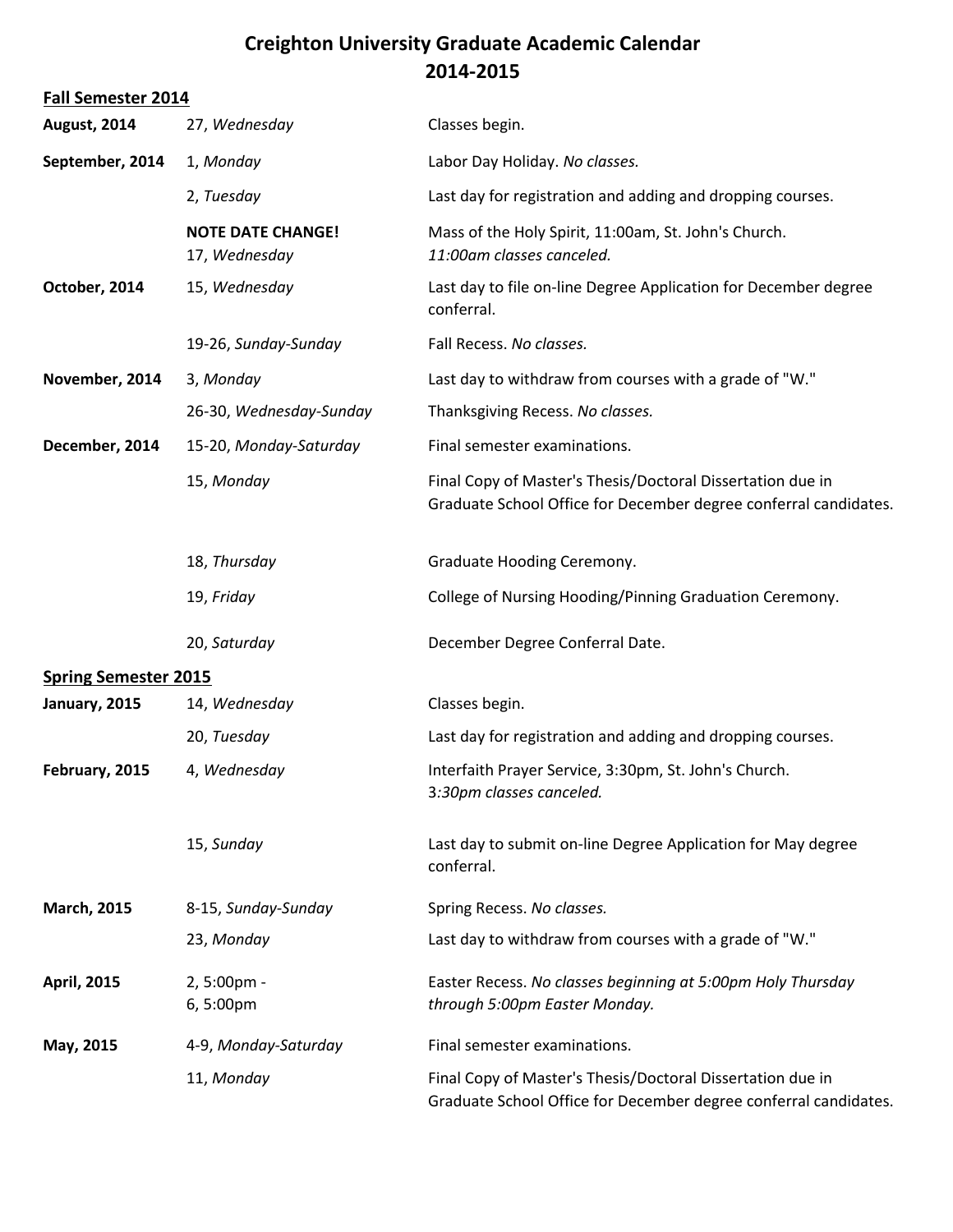## **Creighton University Graduate Academic Calendar 2014-2015**

| 15, Friday   | Baccalaureate Mass and other Graduation Events. |
|--------------|-------------------------------------------------|
|              | Graduate School Hooding Ceremony.               |
|              | College of Nursing Hooding/Pinning Ceremony.    |
| 16, Saturday | University Commencement.                        |